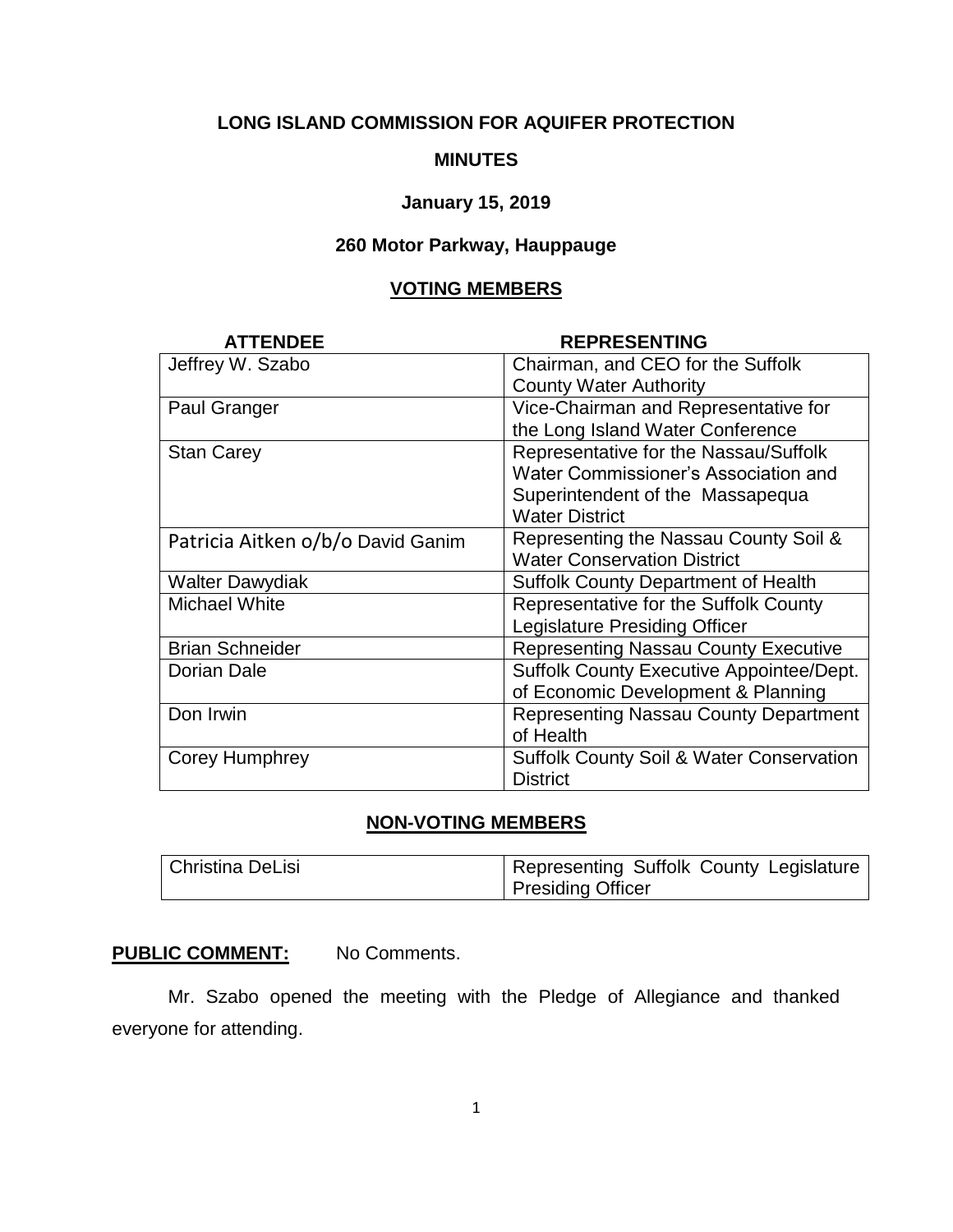Mr. Szabo stated that the Commission is seeking to award RFP 1532 - Media Services, which is an outreach promotional campaign across the Island for conservation initiatives. At LICAP's last meeting, the Commission heard from the two finalists, Affirm from Wisconsin and Zimmerman & Edelson from Nassau County. Both made very informed presentations on how they would approach this project. The Commission voted with Zimmerman & Edelson receiving five (5) votes and Affirm received three (3) votes. A total of six (6) votes were needed in order to award the RFP to either vendor – motion failed.

The Commission is now asked to reconsider their votes. Mr. Szabo asked Seth Wallach, Suffolk County Water Authority's Community Outreach Coordinator, to summarize the process of awarding the RFP and the two presentations that were given to the Commission.

Mr. Szabo then opened the meeting for public comment. Some members of the public addressed the Commission.

Mr. Milazzo informed the Commission that six (6) affirmative votes are needed to select a vendor. At this time, Mr. Szabo called for a motion regarding awarding RFP 1532-Media Services to Zimmerman & Edelson.

Motion was made by Mr. Granger, and duly seconded by Mr. Szabo to select Zimmerman & Edelson. Voting for the motion was Mr. Granger, Mr. Szabo and Mr. White, with one abstention by Mr. Carey. The votes against choosing Zimmerman & Edelson were David Ganim, Walter Dawydiak, Michael White, Brian Schneider, Dorian Dale, Don Irwin and Corey Humphrey. Motion failed.

Motion was made by Mr. Schneider, and duly seconded by Mr. Dale, to select Affirm. Voting for the motion was Mr. Schneider, Mr. Dale, Mr. Irwin, Mr. Dawydiak, Mr. Humphrey and Patricia Aitken o/b/o David Ganim, with one abstention by Mr. Carey. At this time, Mr. Szabo, Mr. Granger and Mr. White also voted for Affirm. Motion passed.

Mr. Szabo thanked everyone for their input and stated that the Suffolk County Water Authority's Purchasing Department will inform the vendors.

2